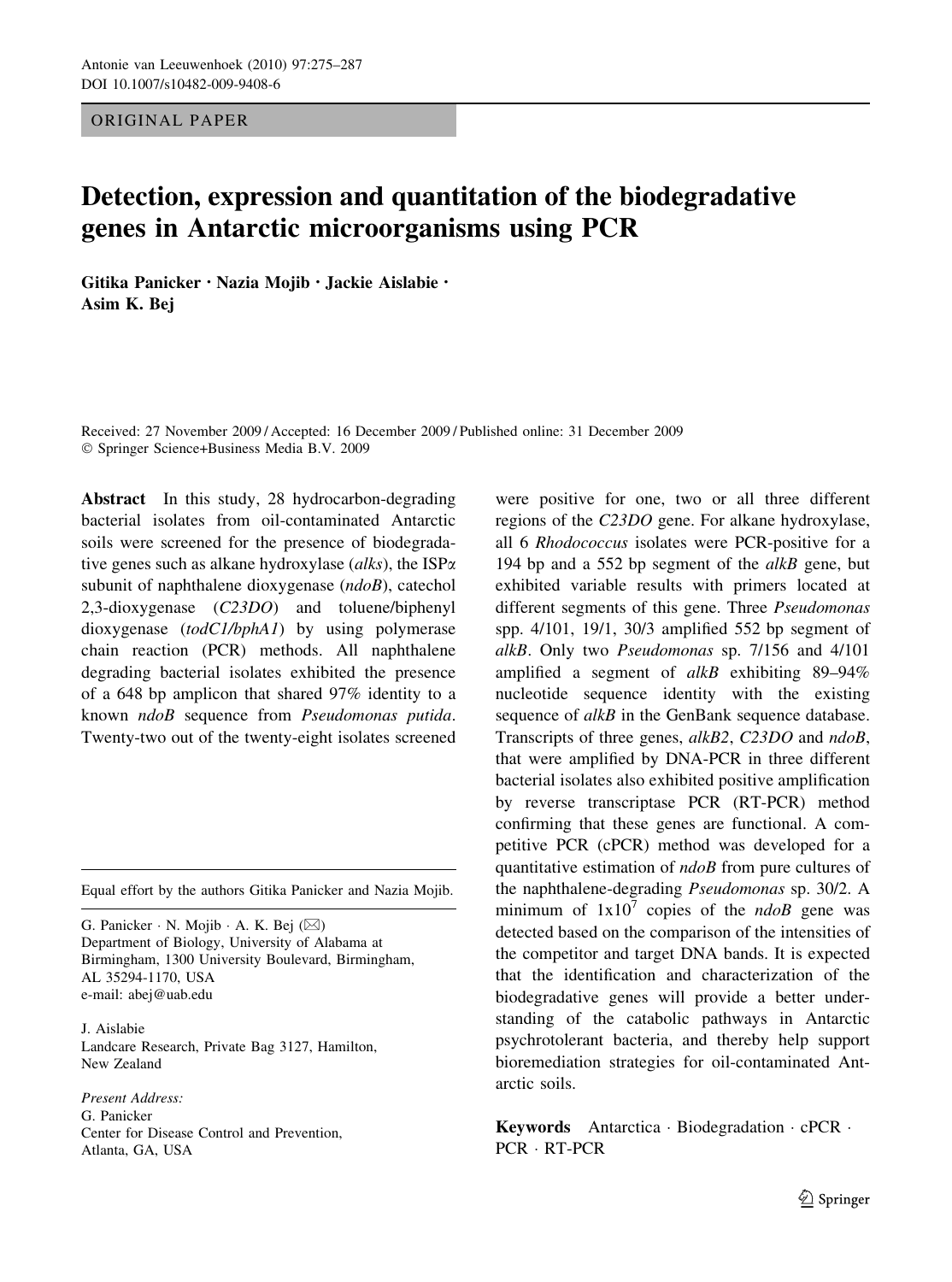# Introduction

Antarctica is one of the last pristine environments on Earth today (Cowan and Tow [2004;](#page-11-0) Ebinghaus [2008](#page-11-0)). Human activity over the years has led to hydrocarbon contamination of the soils near active and abandoned research stations (Aislabie et al. [1999;](#page-10-0) Martin-Laurent et al. [2003;](#page-11-0) Saul et al. [2005\)](#page-11-0). Fuel storage and refueling of aircrafts and other vehicles has led to localized fuel spills on land. Jet fuels, commonly used in the Antarctic, are complex mixtures of hydrocarbon that partition in the environment according to their physical properties. They may evaporate, be absorbed into the soil, or dissolve in water thereby becoming harmful to the marine ecosystem or be degraded by chemical or biological processes (Chandler and Brockman [1996\)](#page-11-0). Bioremediation of the Antarctic soils has been proposed to clean up the spills (Aislabie et al. [1998,](#page-10-0) [2004,](#page-10-0) [2006;](#page-10-0) Kerry [1993](#page-11-0); Mesarch et al. [2000](#page-11-0)). However, the Antarctic Treaty does not support the introduction of foreign organisms (Eltis and Bolin [1996](#page-11-0)) on this continent, and the physical removal of contaminated soil is not monetarily feasible. Therefore, use of indigenous biodegradative bacteria seems be the preferred means to best achieve this objective. These bacteria would already be well adapted to the cold, dry, alkaline, low nutrient soil conditions (Campbell et al. [1998](#page-10-0)).

Jet fuel is mostly composed of alkanes of the which the  $\sim 81\%$  is in C<sub>8</sub>–C<sub>17</sub> range, and the remainder of the fuel is aromatics like substituted benzenes and naphthalenes along with low levels of highly volatile chemicals like benzene, toluene and xylene (Zeiger and Smith [1998\)](#page-12-0). Based on the removal of JP4 and JP8 Jet fuel from soil, it was shown that higher molecular weight hydrocarbons were removed significantly faster by the activity of the biodegradative microbial population than in soil treated with chemicals  $(2\% \text{ HgCl}_2)$  to kill microorganisms (Dean-Ross et al. [1992](#page-11-0); Dean-Ross [1993](#page-11-0)). Historically, research has focused on the catabolic pathways and genetics of hydrocarbon-degrading mesophilic bacteria. But with increasing numbers of investigations of hydrocarbon-contaminated polar soils, degradation of hydrocarbons by psychrotolerant bacteria has been documented and certain biodegradative genes characterized (Baraniecki et al. [2002](#page-10-0); Ensminger et al. [1999](#page-11-0); Laramee et al. [2000;](#page-11-0) Panicker et al. [2001](#page-11-0)). There are more than 1,301 known

microbial biocatalytic reactions and 190 biodegradation pathways listed in The University of Minnesota Biocatalysis/Biodegradation Database [\(http://umbbd.](http://umbbd.msi.umn.edu/) [msi.umn.edu/](http://umbbd.msi.umn.edu/)) (Ellis et al. [2006\)](#page-11-0).

The alkane degradation pathway located on the OCT-plasmid, was first genetically characterized in Pseudomonas oleovorans (Kok et al. [1989](#page-11-0); van Beilen et al. [1994](#page-12-0)). Since then the alkane hydroxylase gene (alkB) has been cloned and sequenced in several other bacteria such as Acinetobacter sp., Rhodococcus sp., Mycobacterium sp., Pseudomonas putida P1, P. aureofaciens and P. fluorescens. alkB gene and encoded protein AlkB were found to be diverse in nucleotide as well as amino acid sequence (Ratajczak et al. [1998](#page-11-0); Sotsky et al. [1994](#page-12-0); van Beilen et al. [2002;](#page-12-0) Vomberg and Klinner [2000](#page-12-0); Wasmund et al. [2009](#page-12-0); Whyte et al. [2002a](#page-12-0), [b,](#page-12-0) [1998\)](#page-12-0). Aromatic hydrocarbons such as benzene, toluene, xylene and naphthalene that constitute Jet fuel are degraded by microorganisms via catechol-like intermediates to less toxic compounds (Cerniglia [1984](#page-11-0); Head et al. [2006\)](#page-11-0). These biodegradative pathways make use of either ortho- or meta-cleavage catechol dioxygenases that have been characterized in several bacteria (Eltis and Bolin [1996;](#page-11-0) Head et al. [2006\)](#page-11-0), which may possibly be present in many of the Antarctic psychrotolerant bacteria.

Naphthalene degradation has also been well studied in many biodegradative bacteria, in which the first step in the degradation pathway is carried out by naphthalene dioxygenase, which is encoded by the ndoB gene (Kurkela et al. [1988;](#page-11-0) Ferrero et al. [2002](#page-11-0)). This gene has been identified in mesophilic as well as in psychrotolerant bacteria from hydrocarbon contaminated soils using polymerase chain reaction (PCR) or Southern blot DNA-DNA hybridization methods (Herrick et al. [1997;](#page-11-0) Stapleton and Sayler [1998;](#page-12-0) Whyte et al. [1996;](#page-12-0) Wilson et al. [2003\)](#page-12-0).

Our aim was to identify biodegradative genes encoding alkane hydroxylase (alks), naphthalene dioxygenase (ndoB), catechol 2,3-dioxygenase (C23DO) and toluene/biphenyl dioxygenase (todC1/ bphA1) using PCR in Gram-positive and Gramnegative bacteria isolated from oil-contaminated Antarctic soils and also to assess active transcription of these genes. This would provide a better understanding of the nature and distribution of biodegradative genes in Antarctic soils that are contaminated with Jet fuel, as well as a comparison of gene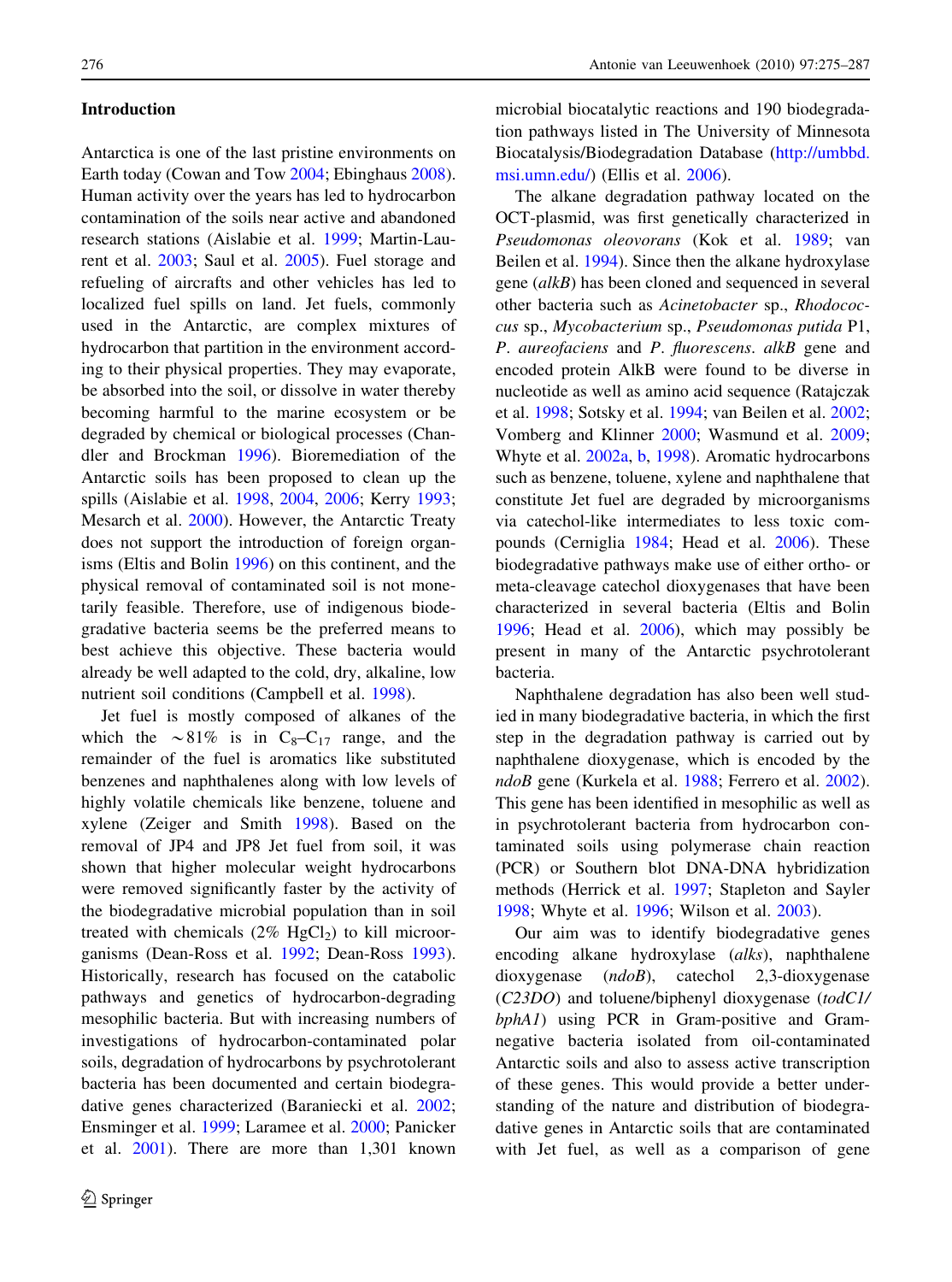<span id="page-2-0"></span>sequences among mesophiles and psychrotolerant bacteria. We also developed a competitive PCR (cPCR) assay, which utilizes an internal control to quantify the  $ndoB$  of a naphthalene-degrading bacterium isolated from this environment.

# Materials and methods

# Bacterial strains

The hydrocarbon-degrading bacterial strains used in this study were isolated from hydrocarbon-contaminated soils near Scott Base, the former Vanda Station and Marble Point, Antarctica (Table 1) and characterized as described previously (Bej et al. [2000](#page-10-0);

Panicker et al. [2001\)](#page-11-0). P. putida ATCC 17484 and P. putida mt2 were maintained on Nutrient Agar (Difco, Detroit, MI) at  $26^{\circ}$ C.

## PCR amplification

PCR was used to detect the presence of genes involved in alkane, naphthalene and catechol degradation in the various isolates. Genomic DNA was purified from by the method described by Ausubel et al. ([1987\)](#page-10-0). The oligonucleotide primer sets designed from the gene sequence coding for different regions of alkane hydroxylase (alk), an ISP $\alpha$  subunit of naphthalene dioxygenase (ndoB), competitor ndoB (cndoB), catechol 2,3-dioxygenase (C23DO) and toluene/biphenyl dioxygenase (todC1/bphA1) are

| Strain I.D. | Organism           | Location          | Isolation<br>temperature $(^{\circ}C)$ | Substrate                  |
|-------------|--------------------|-------------------|----------------------------------------|----------------------------|
| 5/1         | Rhodococcus        | <b>Scott Base</b> | 16                                     | Alkanes                    |
| 5/103       | Rhodococcus        | <b>Scott Base</b> | 4                                      | Alkanes                    |
| 7/1         | <b>Rhodococcus</b> | <b>Scott Base</b> | 16                                     | Alkanes                    |
| 8/11        | <b>Rhodococcus</b> | <b>Scott Base</b> | 16                                     | Alkanes                    |
| 8/103       | Rhodococcus        | <b>Scott Base</b> | 4                                      | Alkanes                    |
| 22/3        | Rhodococcus        | Marble point      | 16                                     | Alkanes                    |
| 7/156       | Pseudomonas        | Scott Base        | 4                                      | JP5 jet fuel               |
| Ant 5       | Pseudomonas        | <b>Scott Base</b> | 16                                     | Naphthalene                |
| Ant 6       | Pseudomonas        | <b>Scott Base</b> | 4                                      | Naphthalene                |
| Ant 9       | Pseudomonas        | <b>Scott Base</b> | 28                                     | Naphthalene                |
| 6/170       | Pseudomonas        | <b>Scott Base</b> | $\overline{4}$                         | Naphthalene                |
| 8/48        | Pseudomonas        | <b>Scott Base</b> | 16                                     | Naphthalene                |
| 30/1        | Pseudomonas        | Vanda station     | 16                                     | Naphthalene                |
| 30/2        | Pseudomonas        | Vanda station     | 16                                     | Naphthalene                |
| Ant 18      | Sphingomonas       | <b>Scott Base</b> | 16                                     | 1-methyl naphthalene       |
| Ant 20      | Sphingomonas       | Scott Base        | 4                                      | 1-methyl naphthalene       |
| Ant $10$    | Pseudomonas        | <b>Scott Base</b> | 28                                     | $m$ -toluene, $m$ - xylene |
| Ant 11      | Pseudomonas        | <b>Scott Base</b> | 16                                     | $m$ -toluene, $m$ - xylene |
| Ant 29      | Sphingomonas       | <b>Scott Base</b> | 4                                      | $m$ -toluate               |
| Ant 30      | Pseudomonas        | Scott Base        | 4                                      | Toluene                    |
| 7/22        | Pseudomonas        | <b>Scott Base</b> | 16                                     | $m$ -toluene, $m$ - xylene |
| 4/101       | Pseudomonas        | <b>Scott Base</b> | 4                                      | Sodium salicylate          |
| 19/1        | Pseudomonas        | Marble point      | 16                                     | JP8 jet fuel               |
| 30/3        | Pseudomonas        | Vanda station     | 16                                     | JP8 jet fuel               |
| 35/1        | Sphingomonas       | Vanda station     | 16                                     | JP8 jet fuel               |
| 8/44        | Sphingomonas       | <b>Scott Base</b> | 16                                     | Sodium salicylate          |
| 8/51        | Pseudomonas        | Scott Base        | 16                                     | $m$ -toluene               |
| 31/1        | Coryneform         | Vanda station     | 16                                     | JP8 jet fuel               |

Table 1 Bacterial strains isolated from oilcontaminated Antarctic soils used in this study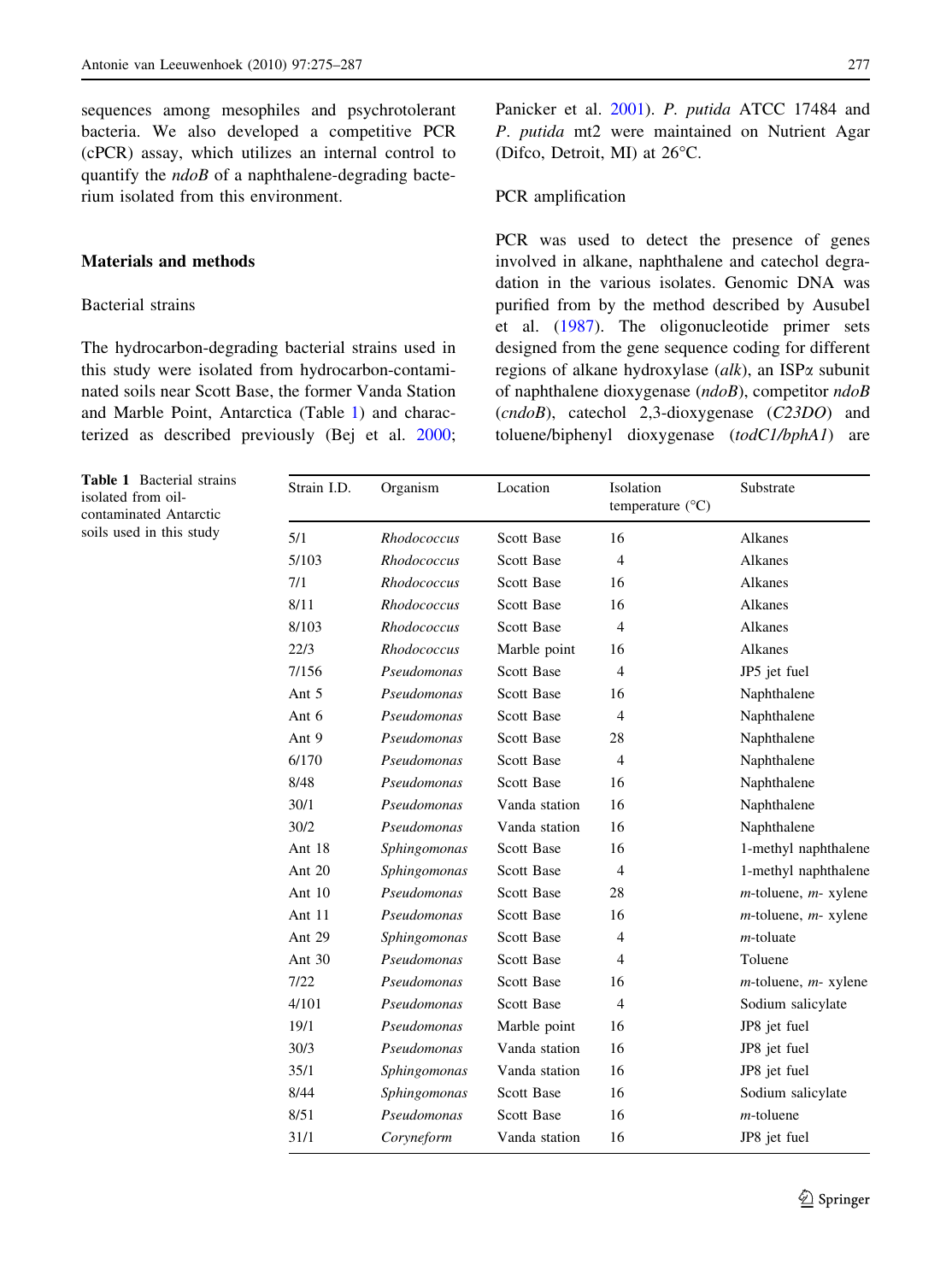listed in Table [2.](#page-4-0) All oligonucleotide primers were custom synthesized based on sequences of respective biodegradative genes from mesophilic bacteria (Table [2](#page-4-0)). P. putida ATCC 17484 and P. putida mt2 were used as positive controls for ndoB and C23DO amplification, respectively. Each PCR amplification was performed in a  $25 \mu l$  reaction volume consisting of 1  $\mu$ g of purified genomic DNA; 200  $\mu$ M of each of the dNTPs;  $1 \mu M$  of each of the oligonucleotide primer and 2.0 U AmpliTaq (Perkin Elmer, Norwalk, CT) DNA polymerase; and  $1 \times PCR$ reaction buffer  $[10 \times$  buffer consisted of 300 mM Tris–Cl (pH 9.0), 75 mM  $(NH_4)_2SO_4$  and 2.0 mM  $MgCl<sub>2</sub>$ ]. All PCR amplifications were performed in a GeneAmp PCR system 2400 (Perkin Elmer, Norwalk, CT) thermocycler using the following temperature cycling parameters: initial denaturation at 94°C for 2 min followed by a total of 30 cycles of amplification in which each cycle consisted of denaturation at 94°C for 1 min, primer annealing at  $60^{\circ}$ C for 1 min and primer extension at 72 $^{\circ}$ C for 2 min. After amplification, final extension of the incompletely synthesized DNA was carried out at  $72^{\circ}$ C for 7 min. For those isolates that showed a negative result, annealing temperatures of 45, 50 and 55 °C were also attempted. For amplification of the C23DO gene an annealing temperature of  $55^{\circ}$ C was used. The PCR fragments were analyzed by agarose gel electrophoresis (1% wt/vol). The gel was stained with ethidium bromide and visualized under a Photoprep I UV transilluminator (Fotodyne, Inc., Hartland, WI).

# Cloning and nucleotide sequence analysis

The PCR amplified DNA fragments from the representative groups of different primer sets were cloned in a pCR4-Topo<sup>TM</sup> plasmid vector using the Topo  $TA^{T\hat{M}}$  cloning kit (Invitrogen, Inc., Carlsbad, CA). After transformation, randomly selected white colonies were grown in (Ausubel et al. [1987](#page-10-0)) and plasmid DNA extracted using the Qiagen<sup>TM</sup> mini-prep columns (Qiagen, Valencia, CA). The purified DNA from each putative clone was then treated with EcoRI restriction endonuclease (New England Biolab, Beverly, MA) and the correct molecular weight cloned DNA fragment was determined by agarose gel electrophoresis. The nucleotide sequence of the cloned gene fragments were analyzed by using M13 forward or reverse primers and an ABI Prism automated DNA sequencer (Perkin Elmer, Norwalk, CT). The nucleotide and deduced amino acid sequences were then compared with the respective GenBank (National Institute for Health, Bethesda, MD) sequence database using the BLAST program.

# Reverse transcriptase PCR amplification

Total RNA was isolated from 1.5 ml of the saturated cultures of Pseudomonas sp. 4/101, 7/156, Ant6 and Rhodococcus sp. 5/1, respectively, using NucleoSpin RNA II kit (Clontech, Mountain View, CA) following manufacturer's protocol. The purified total RNA was used for One-step RT-PCR using TITANIUM<sup>TM</sup> One-Step RTPCR kit (Clontech, Mountain View, CA) following manufacturer's protocol. The amplified product was observed on  $1\%$  (w/v) agarose gel.

# Competitive PCR

In competitive PCR, the competitor DNA strand (cndoB) was constructed by the amplification of a 501 bp segment of the genomic DNA of Pseudomonas sp. 30/2 (Celi et al. [1993\)](#page-10-0) using L-ndoB and R-cndoB primers (Table [2](#page-4-0)). The amplified DNA fragment was cloned on pCR4TM plasmid using the Topo  $TA^{TM}$  cloning kit (Invitrogen, Carlsbad, CA). The correct DNA insert was confirmed by restriction endonuclease treatment and DNA sequence analyses (Ausubel et al. [1987](#page-10-0)). The inserted cndoB DNA segment on the  $pCR4<sup>TM</sup>$  plasmid was then used as the template for cPCR amplification. DNA concentration of the competitor DNA was determined by using a spectrophotometer (Lambda 2, Perkin Elmer, Norwalk, CT) at 260 nm wavelength. The PCR conditions and concentration of cndoB, which were necessary to perform competitive PCR were optimized using twofold dilutions of the plasmid ranging from 452 pg to 4.52 fg and a constant amount of target DNA. The  $ndoB$  gene copy number was determined using the size and the concentration of the template DNA with the appropriate unit conversion (Mesarch et al. [2000](#page-11-0)). The annealing temperature was set for  $60^{\circ}$ C with the PCR conditions as stated above. The PCR products were separated on 1.2% (w/v) agarose gels. The mean intensities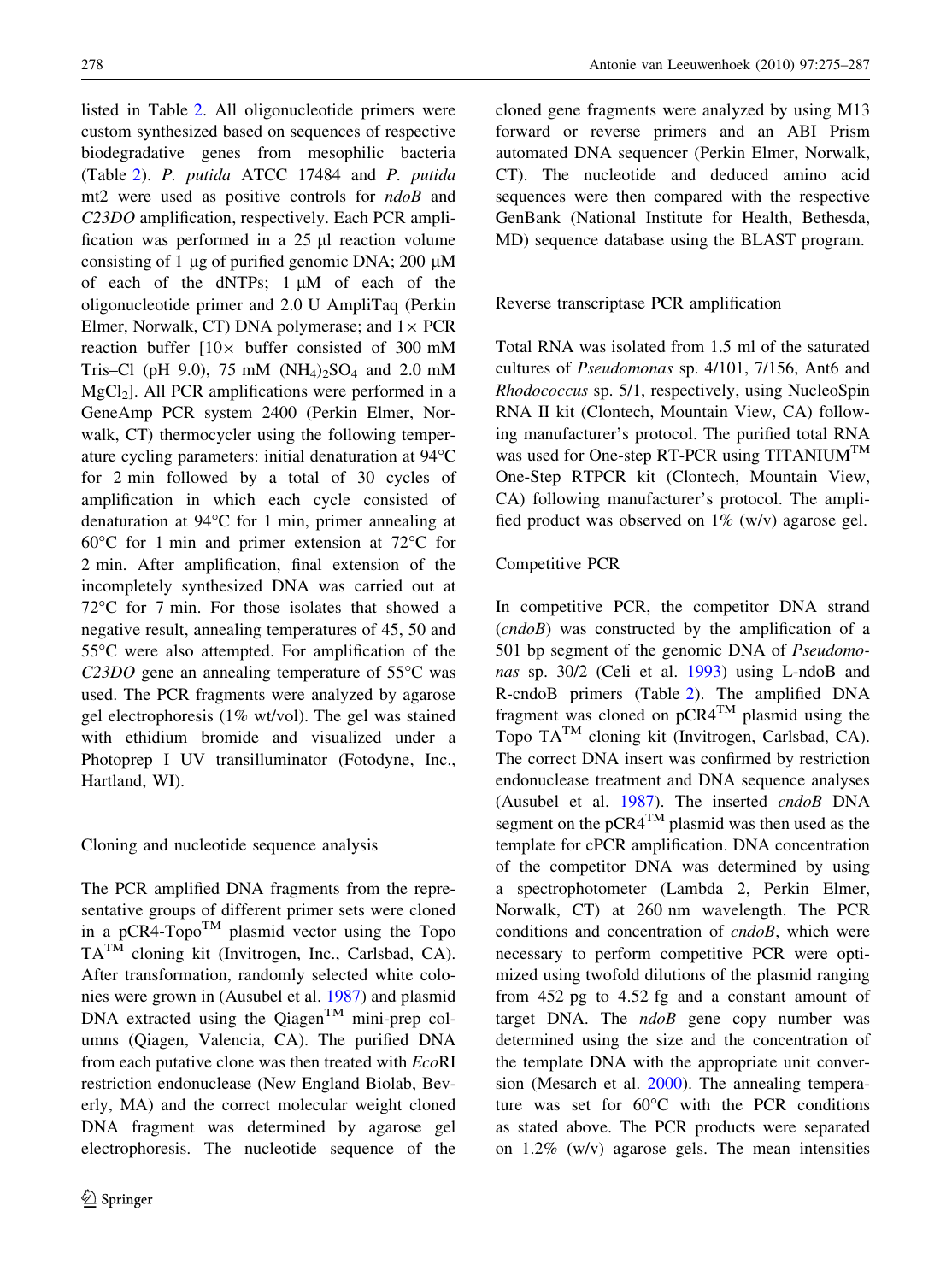### <span id="page-4-0"></span>Table 2 Oligonucleotide gene-specific primers used for PCR amplification of biodegradative genes

| Gene/primer<br>name            | Primer sequence $(5'-3')^a$                        | Origin                                        | Reference                 |
|--------------------------------|----------------------------------------------------|-----------------------------------------------|---------------------------|
| Alkane hydroxylase (alk)       |                                                    |                                               |                           |
| $L$ -alk $B$                   | gtatcgtgaacccaactaccgctcaat                        | Pseudomonas oleovorans ATCC                   | Kok et al. (1989)         |
| $R$ -alkB                      | ggtggaacaccactagatagagacg                          | 29347                                         |                           |
| L-alkB870G                     | tggccggctactccgatgatcggaatctgg                     | P. oleovorans ATCC 29347                      | Van Beilen et al. (2002)  |
| R-alkB870G                     | cgcgtggtgatccgagtgccgctgaaggtg                     |                                               |                           |
| L-TS2S                         | aayagagctcaygarytrggtcayaag                        | P. oleovorans GPo1 and Acinetobacter          | Phillips et al. (2000)    |
| L-TS2Smod                      | aayagagctcaygaritiggicayaar                        | sp. ADP1                                      |                           |
| L-TS2Smod2                     | aayagagctcaygarititcicayaar                        |                                               |                           |
| $R$ -deg1RE                    | gtragictrgtrgtrcgcttaaggtg                         |                                               |                           |
| $R$ -deg1RE2                   | gtrtcrctrgtrgtrcgcttaaggtg                         |                                               |                           |
| RH L-alkB1                     | atctgggcgcgttgggatttgagcg                          | <i>Rhodococcus</i> sp. strain Q15             | Whyte et al. $(1998)$     |
| RH R-alkB1                     | cgcatggtgatcgctgtgccgctgc                          |                                               |                           |
| RH L-alkB2                     | actctggcgcagtcgttttacggcc                          | Rhodococcus sp. strain Q15                    | Whyte et al. $(1998)$     |
| RH R-alkB2                     | cccactgggcaggttgggcgcaccg                          |                                               |                           |
|                                | RH L-alkB194 cacagytggaacagygatere                 | <i>Rhodococcus</i> sp. strain Q15 degenerate  | This study                |
|                                | RH R-alkB194 tccatcacyttkcgccacag                  | primer to region common to alkb1<br>and alkb2 |                           |
| $(Ac)$ alkM-F                  | cctgtctcatttggcgctcgttcctacagg                     | Acinetobacter sp. ADP-1                       | Ratajczak et al. (1998)   |
| $(Ac)$ alkM-R                  | ccaaagtggcggaatcatagcaggc                          |                                               |                           |
|                                | Aromatic ring hydroxylating dioxygenases (ARHDs)   |                                               |                           |
| Naphthalene dioxygenase (ndoB) |                                                    |                                               |                           |
| $L$ -ndo $B$                   | cactcatgatagcctgattcctgaccccggcg                   | Pseudomonas putida ATCC 17484                 | Kurkela et al. (1988)     |
| $R$ -ndo $B$                   | ccgtcccacaacacacccatgccgctgccg                     |                                               |                           |
| $R$ -cndo $B$                  | ccgtcccacaacacacccatgccgctgccgg-<br>ccttccagttggcc | Pseudomonas sp. 30/2                          | This study                |
|                                | Catechol 2,3 dioxygenase (C23DO)                   |                                               |                           |
| $L-cat238$                     | cgacctgatctccatgaccga                              | Degenerate primer from conserved              | Mesarch et al. $(2000)$   |
| $R$ -cat $238$                 | tcaggtcagcacggtca                                  | region of C23DO gene in<br>Pseudomonas sp.    |                           |
| $xylEb-F$                      | gtgcagctgcgtgtactggacatgagcaag                     | Pseudomonas putida ATCC 33015                 | Nakai et al. (1983)       |
| $x$ ylEb-R                     | gcccagctggtcggtggtccaggtcaccgg                     |                                               |                           |
| $cat2,3$ 1a-F                  | aggtgctcggtttctacctggccg                           | Pseudomonas putida ATCC 33015                 | Laramee et al. $(2000)$   |
| $cat2,3$ 6a-R                  | acggtcatgaatcgttcgttgag                            |                                               |                           |
| Toluene dioxygenase            |                                                    |                                               |                           |
| $todC1-F$                      | cgggtgggcttacgacaccgccggcaatct                     | <i>Pseudomonas putida</i> F1                  | Zylstra and Gibson (1989) |
| $todC1-R$                      | tcgagccgcgctccacgctacccagacgtt                     |                                               |                           |
| Biphenyl dioxygenase           |                                                    |                                               |                           |
| $bphA1-F$                      | tcacctgcagctatcacggctgg                            | Pseudomonas pseudoalcaligenes                 | Furukawa and Arimura      |
| $bphA1-R$                      | ggatetecacccagttetegecategteetg                    | <b>KF707</b>                                  | (1987)                    |

<sup>a</sup>  $y = c$  or t; r = a or g; i = 2'-deoxyinosine; k = g or t

of the target and competitor band were visualized and compared by the Kodak 1D software (Scientific Imaging Systems, New Haven, CT). The concentration of the target gene was determined by plotting a standard curve using Microsoft Excel<sup>TM</sup> software. The experiment was repeated three times.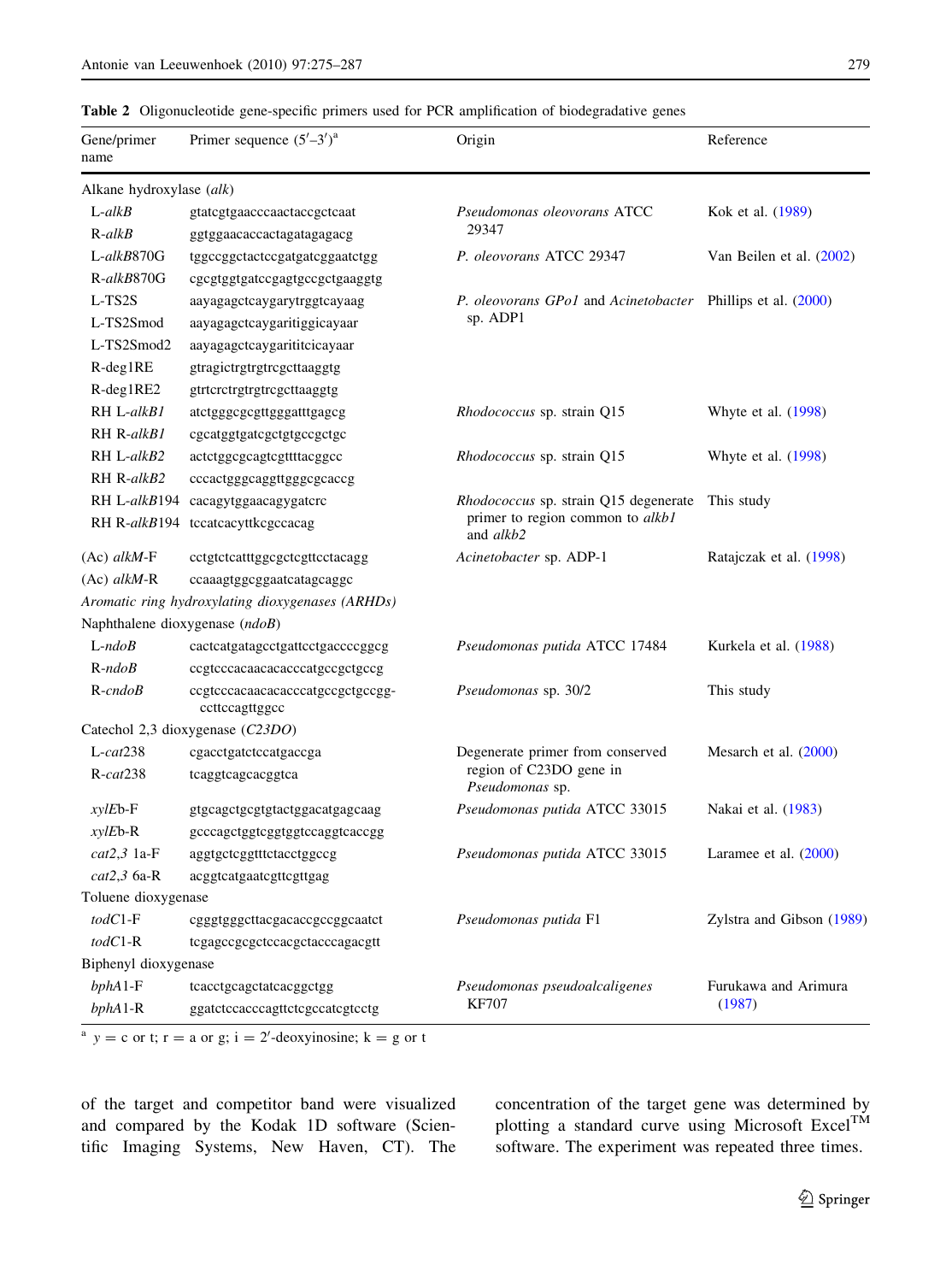# Results

## PCR amplification of alk genes

PCR amplification of Pseudomonas sp. 7/156 and 4/101 exhibited an 870 bp PCR amplified DNA fragment at  $55^{\circ}$ C annealing temperature with the alkB870G oligonucleotide primers (Table [3](#page-6-0)). The nucleotide sequence analysis of the amplified DNA confirmed the presence of alkB (Accession number AY034587). The deduced amino acid sequence of the alkB gene from these strains exhibited 94, 93 and 89% homologies with that of P. putida P1 (Smits et al. [1999](#page-11-0)), P. aureofaciens RWTH 529 (Vomberg and Klinner [2000](#page-12-0)) and P. oleovorans (Kok et al. [1989\)](#page-11-0), respectively. The four Gram-negative strains i.e. Pseudomonas sp. 19/1, 30/3 and Sphingomonas sp. 35/1, 8/44 isolated from JP8 Jet fuel were PCRpositive for alkB. All other Gram negative strains showed no amplification for *alkB* genes (Table [3](#page-6-0)).

Among Gram positive strains, Coryneform 31/1 isolated from JP8 Jet fuel was PCR-positive for alkB2. Rhodococcus sp. 5/1, 5/103 and 7/1 exhibited amplification of an 870 bp DNA segment with alkB870G primers (Table [3](#page-6-0)). Similar results were described for biodegradative Pseudomonas sp. and Rhodococcus sp., which were isolated from Canadian high Arctic environment (Whyte et al. [1999a\)](#page-12-0).

The Gram-positive Rhodococcus isolates were PCR positive for *alkB1* or *alkB2* gene segments when amplified with RH-alkB1, RH-alkB2 or RH-alkB194 primers (Table [3](#page-6-0)). The RH-alkB194 primer set was designed to amplify a region common to the alkB1 and alkB2 in Rhodococcus isolates. All Rhodococcus isolates were PCR positive for the 194 bp region of RH-alkB primers (6 out of 6 isolates). Also, they were PCR positive for the the 552 bp alkB2 (6 out of 6 isolates), whereas only 2 out of 6 isolates were positive for the 629 bp gene fragment of alkB1. However, Rhodococcus 7/1, which is phylogenetically similar to the R. erythropolis and Rhodococcus strain Q15, exhibited positive PCR amplification of both  $alkB1$  and  $alkB2$  gene segments (Bej et al. [2000](#page-10-0)). The specificity of the amplified PCR products was confirmed by nucleotide sequence analysis using Sanger di-deoxy chain termination method. Among the Gram negative strains, 13 out of 16 Pseudomonas spp. and 3 out of 5 Sphingomonas spp. were PCR-negative for *alkB1*, *alkB2* and

alkB194, which were designed from a Gram positive strain Rhodococcus sp. Q15 (Table [3](#page-6-0)). These results suggest that these primers sets were specific to alkB sequences of *Rhodococcus* spp. (Whyte et al. [2002a](#page-12-0)).

Using the degenerate primers TS2S/deg1RE, only two of the isolates, Rhodococcus 5/1 and 5/103, exhibited a 550 bp DNA fragment, while the others amplified multiple non-specific fragments in the range of 600–900 bp fragments. The deduced amino acid sequence from the 550 bp fragment from a representative strain (Rhodococcus 5/1) exhibited 87% nucleotide sequence identity to the  $alkB$  gene. Previous studies by Smits et al. [\(2002](#page-12-0)) and van Beilen et al. [\(2002](#page-12-0)) showed that although majority of the isolates amplified a 550 bp fragment, only a few of them had sequences similar to the *alkB* gene. All other primer sets targeting the alkane-degradation genes such as alkM (496 bp) and alkB (546 bp) tested in this study exhibited PCR-negative results (Table [3](#page-6-0)).

## PCR amplification of ARHDs

## Amplification of the ndoB gene

The L-ndoB and R-ndoB oligonucleotide primers amplified a 648 bp DNA fragment from all isolates that utilized naphthalene as a sole carbon source (Table [3](#page-6-0)). Three Pseudomonas spp. isolated on different sources i.e. JP8 jet fuel, m-toluene and sodium salicylate also were PCR-positive for *ndoB*. The Sphingomonas strains Ant 18 and Ant 20 utilizing 1-methyl naphthalene were negative for the ndoB. One Sphingomonas strain 35/1 utilizing JP8 jet fuel was positive for the  $ndoB$  (Table [3](#page-6-0)). A 648 bp amplified region of the  $ndoB$  from a representative strain Pseudomonas sp. 30/2 was sequenced (Accession no. AY034588). The Blast N and Blast P (Genbank) analysis revealed 82% nucleotide and 97% amino acid sequence identity with the known ndoB sequences from P. putida. Among Gram positive strains, all Rhodococcus sp. were PCR negative except Coryneform strain 31/1 utilizing JP8 jet fuel which showed positive amplification for the  $ndoB$  gene (Table [3\)](#page-6-0).

## Amplification of the catechol 2,3 dioxygenase gene

The *cat*238 primers developed by Mesarch et al. [\(2000](#page-11-0)) (Table [2](#page-4-0)) were designed to amplify the I.2.A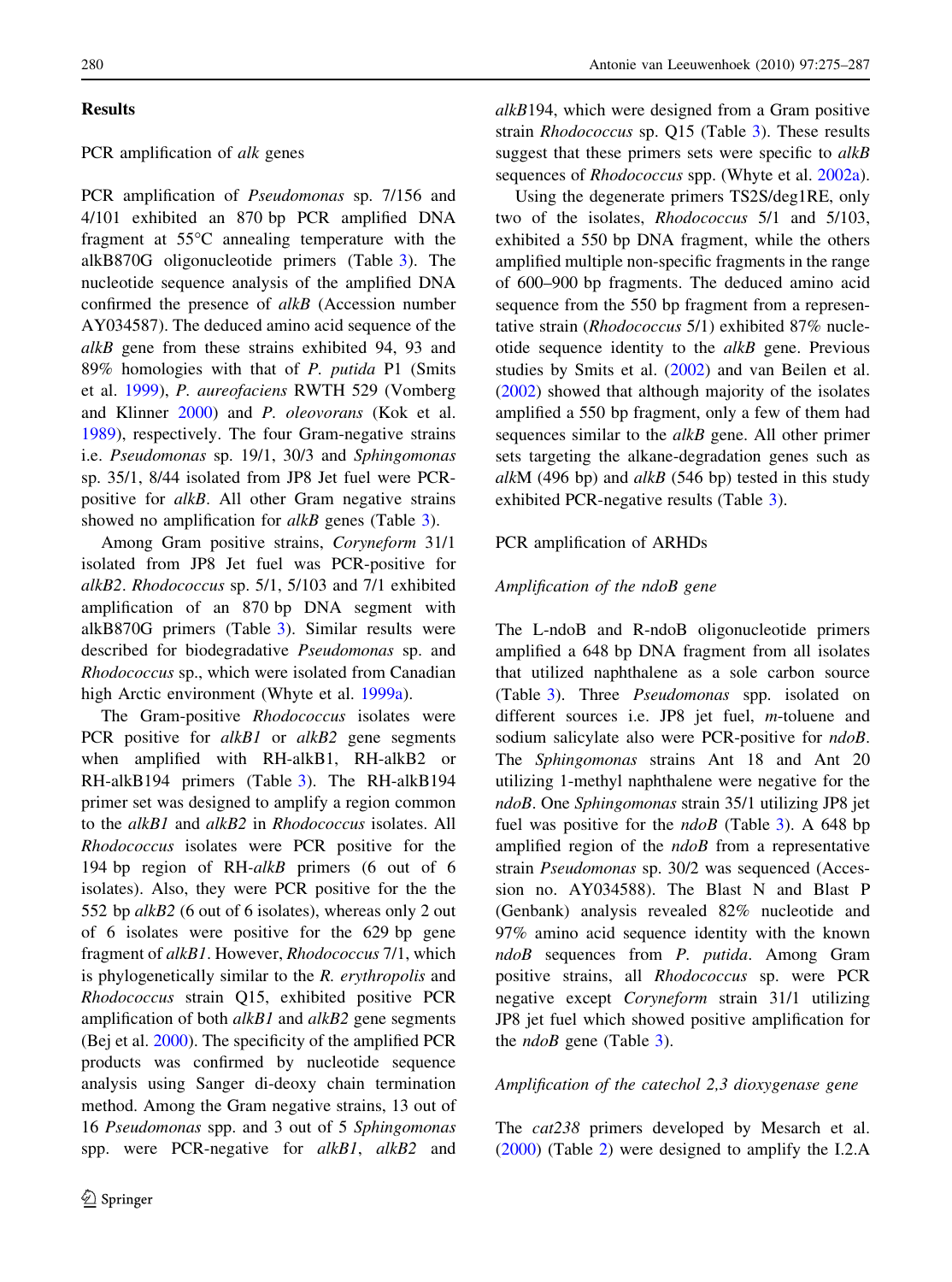<span id="page-6-0"></span>

|                                                                   | Table 3 Results of PCR amplification using                                  |                  |                            |                            |                           | different primer sets for biodegradative genes like alkane hydroxylase, naphthalene dioxygenase and catechol 2,3 dioxygenase |                             |                         |                    |                          |                          |                          |                                 |                          |                          |
|-------------------------------------------------------------------|-----------------------------------------------------------------------------|------------------|----------------------------|----------------------------|---------------------------|------------------------------------------------------------------------------------------------------------------------------|-----------------------------|-------------------------|--------------------|--------------------------|--------------------------|--------------------------|---------------------------------|--------------------------|--------------------------|
| $\mathop{\rm Strain}\limits_{\mathbf{L}\mathbf{D}^{.\mathbf{a}}}$ | Organism                                                                    | (546 bp)<br>alkB | $(629$ bp)<br>alkB1<br>Rh- | $(552$ bp)<br>alkB2<br>Rb- | alkB194<br>(194 b)<br>Rh- | alkB870G<br>(qd 078)                                                                                                         | deg1RE<br>(550 bp)<br>TS2S/ | (496 b)<br>alkM<br>(Ac) | $(642$ bp)<br>ndoB | $(501$ $bp)$<br>cndoB    | $(238$ bp)<br>C23DO      | (834 bp)<br><b>XylEb</b> | Cat2,31a<br>408 bp)<br>$(405 -$ | (560 bp)<br>todC1        | $(830$ bp)<br>bphA1      |
| 5/1                                                               | Rhodococcus                                                                 |                  | J.                         | $\hspace{0.1mm} +$         | $^+$                      | $^+$                                                                                                                         | $\hspace{0.1mm} +$          | $\mathbf{I}$            |                    |                          |                          |                          | J.                              |                          |                          |
| 5/103                                                             | Rhodococcus                                                                 |                  |                            | $\pm$                      | $^+$                      | $^{\mathrm{+}}$                                                                                                              | $\hspace{0.1mm} +$          |                         |                    |                          |                          |                          | $^+$                            |                          |                          |
| $\frac{1}{2}$                                                     | Rhodococcus                                                                 |                  |                            | $^{+}$                     | $\,{}^+$                  | $\,{}^+$                                                                                                                     |                             |                         |                    |                          |                          |                          | $\,{}^+$                        |                          |                          |
| 8/11                                                              | Rhodococcus                                                                 |                  |                            | $\pm$                      | $\,^+$                    |                                                                                                                              |                             |                         |                    |                          |                          |                          |                                 |                          |                          |
| 8/103                                                             | Rhodococcus                                                                 |                  |                            | $\,{}^+$                   | $\hspace{0.1mm} +$        |                                                                                                                              |                             |                         |                    |                          |                          |                          | $\hspace{0.1mm} +$              |                          |                          |
| 22/3                                                              | Rhodococcus                                                                 |                  |                            |                            | $^+$                      |                                                                                                                              |                             |                         |                    |                          |                          |                          |                                 |                          |                          |
| 7/156                                                             | Pseudomonas                                                                 |                  |                            |                            |                           | $^+$                                                                                                                         |                             |                         | $\pm$              | $\pm$                    |                          |                          |                                 |                          |                          |
| Ant 5                                                             | Pseudomonas                                                                 |                  |                            |                            |                           |                                                                                                                              |                             |                         | $\pm$              | $\pm$                    |                          |                          |                                 |                          |                          |
| Ant 6                                                             | Pseudomonas                                                                 |                  |                            |                            |                           |                                                                                                                              |                             |                         | $^{+}$             | $^{+}$                   |                          |                          |                                 |                          |                          |
| Ant 9                                                             | Pseudomonas                                                                 |                  |                            |                            |                           |                                                                                                                              | $\mathbf{I}$                |                         | $\pm$              | $^{+}$                   |                          |                          |                                 |                          |                          |
| 6/170                                                             | Pseudomonas                                                                 |                  |                            |                            |                           |                                                                                                                              | -1                          |                         | $^{+}$             | $^{+}$                   |                          |                          |                                 | $\mathbf{I}$             | $\mathbf{I}$             |
| 8/48                                                              | Pseudomonas                                                                 |                  |                            |                            |                           |                                                                                                                              |                             |                         | $^{+}$             | $^{+}$                   |                          |                          |                                 | $\overline{\phantom{a}}$ | $\overline{\phantom{a}}$ |
| 30/1                                                              | Pseudomonas                                                                 |                  |                            |                            | $\perp$                   |                                                                                                                              | л.                          | $\mathbf{I}$            | $+$                | $+$                      |                          | $^{+}$                   | $^{+}$                          | $\mathbf{I}$             | $\overline{1}$           |
| 30/2                                                              | Pseudomonas                                                                 |                  |                            |                            |                           |                                                                                                                              | H                           |                         | $+$                | $+$                      | $^{+}$                   | $^{+}$                   | $^{+}$                          |                          |                          |
| Ant 18                                                            | Sphing on on a s                                                            |                  |                            | -1                         |                           |                                                                                                                              | $\perp$                     | $\mathbf{I}$            | -1                 | $\perp$                  | $\overline{\phantom{0}}$ | -1                       | $\perp$                         |                          |                          |
| Ant 20                                                            | Sphingomonas                                                                |                  |                            |                            |                           |                                                                                                                              | $\mathbf{I}$                |                         |                    |                          | $\mathbf{I}$             |                          |                                 |                          |                          |
| Ant 10                                                            | Pseudomonas                                                                 |                  |                            | -1                         |                           |                                                                                                                              | -1                          | $\mathbf{I}$            | $\mathbf{I}$       | $\mathbf{I}$             | $^+$                     | -1                       | $^+$                            |                          |                          |
| Ant 11                                                            | Pseudomonas                                                                 |                  |                            |                            |                           |                                                                                                                              | $\mathbf{I}$                |                         |                    |                          | $^{+}$                   |                          | $^{+}$                          |                          |                          |
| Ant 29                                                            | Sphingomonas                                                                |                  |                            |                            |                           |                                                                                                                              | -1                          |                         | Ш.                 | $\mathbf{I}$             | - 1                      | $^+$                     | $^{+}$                          |                          |                          |
| Ant 30                                                            | Pseudomonas                                                                 |                  |                            | J.                         |                           |                                                                                                                              |                             |                         |                    |                          | J.                       |                          |                                 |                          |                          |
| 7/22                                                              | Pseudomonas                                                                 |                  |                            |                            |                           |                                                                                                                              |                             |                         |                    |                          | $\pm$                    |                          | $\pm$                           |                          |                          |
| 4/101                                                             | Pseudomonas                                                                 |                  |                            | $^{+}$                     |                           | $^{+}$                                                                                                                       |                             |                         | $^{+}$             | $^{+}$                   |                          |                          |                                 |                          |                          |
| 19/1                                                              | Pseudomonas                                                                 |                  |                            | $^{+}$                     |                           | $\perp$                                                                                                                      |                             |                         | $^{+}$             | $^{+}$                   |                          | $^{+}$                   |                                 |                          |                          |
| 30/3                                                              | Pseudomonas                                                                 |                  |                            | $^{+}$                     |                           | $\sim$                                                                                                                       |                             |                         |                    |                          | $\,^+$                   | $^{+}$                   | $^{+}$                          |                          |                          |
| 35/1                                                              | Sphingomonas                                                                |                  |                            |                            | $\hspace{0.1mm} +$        | -1                                                                                                                           |                             | -1                      | $^{+}$             | $^{+}$                   | -1                       | $\mathbf{I}$             | -1                              | $\mathbf{I}$             | $\hspace{0.1mm} +$       |
| 8/44                                                              | Sphingomonas                                                                |                  |                            | $^{+}$                     | $^{+}$                    | $\pm$                                                                                                                        |                             |                         | $\perp$            |                          |                          | $\mathbf{I}$             | $\overline{\phantom{a}}$        |                          |                          |
| 8/51                                                              | Pseudomonas                                                                 |                  |                            |                            |                           |                                                                                                                              |                             |                         | $^{+}$             | $^{+}$                   | $\pm$                    | $^{+}$                   | $^{+}$                          | $\overline{\phantom{a}}$ |                          |
| 31/1                                                              | Coryneform                                                                  |                  |                            | $^{+}$                     | J.                        |                                                                                                                              |                             |                         | $^{+}$             | $^{+}$                   | -1                       | $\overline{\phantom{a}}$ | $\overline{\phantom{a}}$        |                          | $^{+}$                   |
| P. putida                                                         | $m2^{b}$                                                                    |                  |                            |                            | $\mathbf{I}$              | $\mathbf{I}$                                                                                                                 | $\mathbf{I}$                | $\Xi$                   | $\mathbf{I}$       | $\overline{\phantom{a}}$ | $^{+}$                   | g                        | Ê                               | $\Xi$                    | $\Xi$                    |
| P. putida                                                         | ATCC 17484°                                                                 |                  |                            |                            | $\perp$                   | $\overline{1}$                                                                                                               | $\mathbf{I}$                | $\Xi$                   | $^{+}$             | $^{+}$                   | $^{+}$                   | $\epsilon$               | g                               | £                        | $\Xi$                    |
|                                                                   | $^{\rm a}$ The strain designation as described in Table 1                   |                  |                            |                            |                           |                                                                                                                              |                             |                         |                    |                          |                          |                          |                                 |                          |                          |
|                                                                   | <b>b</b> P. putida mt2 was used as positive control for                     |                  |                            | amplification of C23DO     |                           |                                                                                                                              |                             |                         |                    |                          |                          |                          |                                 |                          |                          |
|                                                                   | P. putida ATCC 17484 was used as positive control for amplification of ndoB |                  |                            |                            |                           |                                                                                                                              |                             |                         |                    |                          |                          |                          |                                 |                          |                          |

 $\underline{\textcircled{\tiny 2}}$  Springer

ND not determined

ND not determined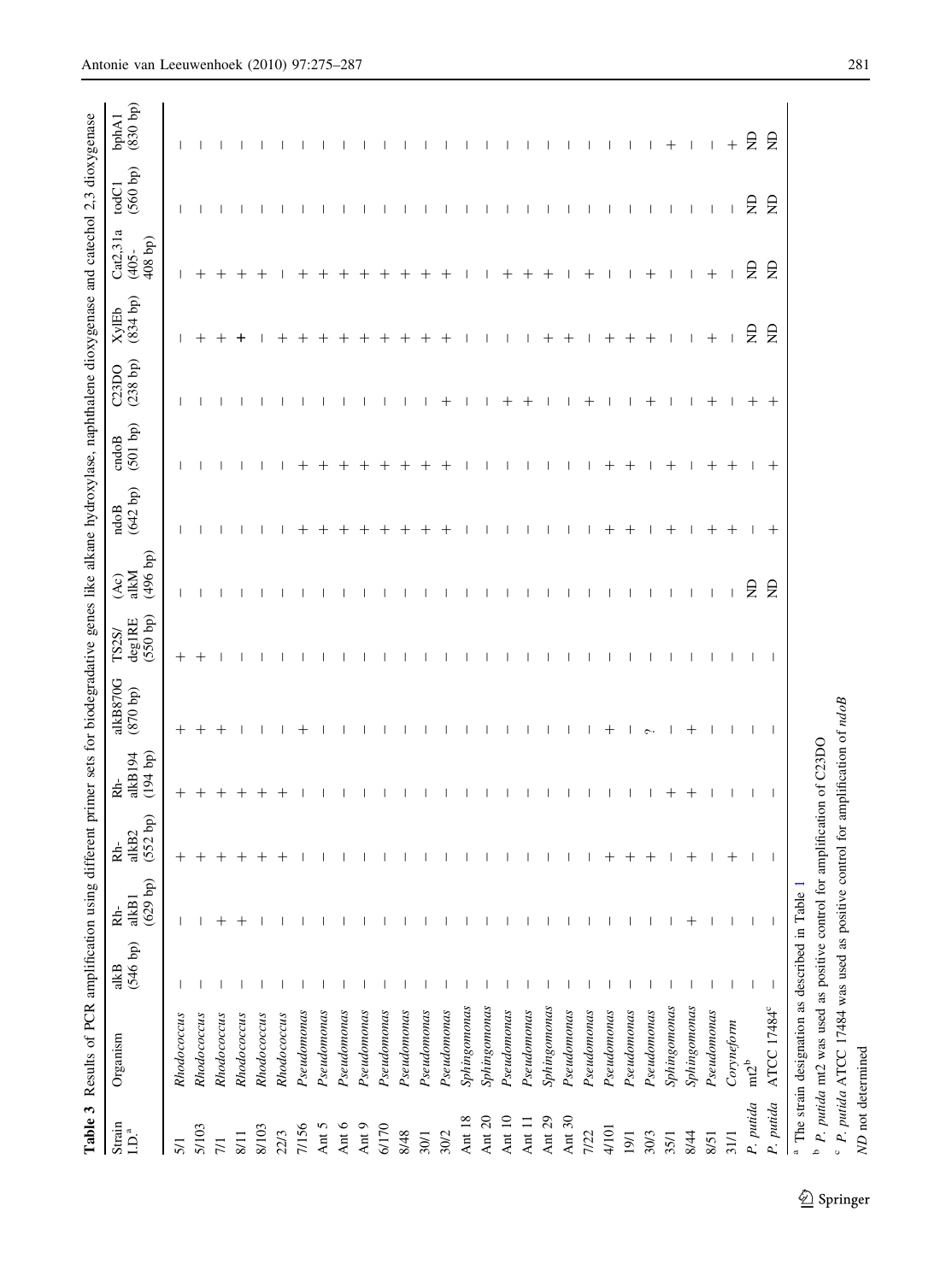<span id="page-7-0"></span>subfamily of C23DO genes, which are involved in biodegradation of wide variety of aromatic compounds. The primers were tested on all isolates that were able to use toluene, xylene or naphthalene as sole carbon source. Three isolates, which were m-toluene, *m*-xylene or JP8 jet fuel degraders: Ant 10, Ant 11, 7/22, 30/3 and 8/51 amplified a 238 bp band under the PCR conditions used (Table [3](#page-6-0)). Nucleotide and amino acid sequences derived (Accession number AY034589) were 95 and  $100\%$  similar to the known sequences of  $xy/E$ , which codes for C23DO in the mesophilic P. putida strain and only one isolate, Pseudomonas sp. 30/2, out of the eight naphthalene degraders showed a positive amplification with C23DO primers (Table [3](#page-6-0)). We designed and tested two other primers  $xy/E$  and cat2, 3 (Laramee et al. [2000](#page-11-0); Nakai et al. [1983\)](#page-11-0) (Table [2](#page-4-0)). The naphthalene degrader Pseudomonas spp. as well as others utilizing JP8 jet fuel and one out of five Sphingomonas sp. i.e. Ant 29 showed positive amplification for both the  $xy/E$  and  $cat2,3$  $cat2,3$  genes (Table 3), indicating the presence of naphthalene degradation pathway. Interestingly, 5 out of 6 Rhodococcus spp. also were PCR-positive for either  $xy/E$  or  $cat2,3$  or both because the primers for both the genes were designed from Pseudomonas putida ATCC 33015 (Tables [2](#page-4-0), [3\)](#page-6-0).

# Amplification of the toluene/biphenyl dioxygenase gene

None of the isolates tested in this study showed amplification for the  $todC1$  (Table [3](#page-6-0)). And only two strains i.e. Sphingomonas 35/1 and Coryneform 31/1 amplified an 830 bp band for the bphA1 gene.

#### Reverse transcriptase PCR amplification

The reverse transcriptase PCR for three genes i.e. alkB2, C23DO and ndoB from three different strains i.e. Rhodococcus sp. 5/1, Pseudomonas sp.7/156 and Pseudomonas sp. Ant 6, which showed positive amplification for these genes in conventional PCR, also exhibited amplification of the cDNA of the transcript of these biodegradative genes (Fig 1). This suggests that these biodegradative genes are in fact



Fig. 1 A photopositive of a representative agarose gel of the RT-PCR amplified gene fragments. Lane 1: 100-bp size standard (Clone-Sizer, Norgen Biotek); Lane 2: 0.552 kb alkB2 from Rhodococcus sp. 5/1; Lane 3: negative control (no DNA).; Lane 4: PCR with RNA from 5/1; Lane 5: 100-bp size standard; Lane 6: 0.642 kb ndoB from Pseudomonas sp.7/156; Lane 7: negative control (no DNA).; Lane 8: PCR with RNA from *Pseudomonas* sp.7/156; Lane 9: 100-bp size standard; Lane 10: 0.408 kb C23DO from Pseudomonas sp. Ant 6; Lane 11: negative control (no DNA); Lane 12: PCR with RNA from Pseudomonas sp. Ant 6

are functional and contribute to the biodegradation of the targeted compounds.

### Competitive PCR

Due to the conserved nature of the  $ndoB$  gene in psychrotolerant as well as in mesophilic bacteria, a quantitative analysis of this gene by cPCR was developed in this study. First, the cPCR reaction was optimized with equal concentrations of the 648 bp target and the 501 bp competitor DNA fragments of the *ndoB* gene to ensure equal levels of amplified products results from the cPCR. Presence of DNA bands of equal intensity suggested that the PCR conditions used to amplify both the target and competitor gene were adequate. Next, twofold dilutions of the competitor template were co-amplified with constant amounts of genomic DNA from Pseudomonas sp. 30/2 to determine the target gene concentration (Fig. [2\)](#page-8-0). The mean intensities of the competitor and the target DNA exhibited a good correlation ( $R^2 = 0.96$ ) with the concentration of the targeted DNA being 48.8 pg/ $\mu$ l (SD  $\pm$  0.06) (Fig. [3](#page-8-0)), which corresponds to  $1 \times 10^7$  copies of the template DNA. These results were consistent among three individual experiments conducted at different times. The results suggest that cPCR using the  $ndoB$  gene can potentially be applied in the Antarctic soils to quantify relatively low concentrations of targeted  $ndoB$  gene.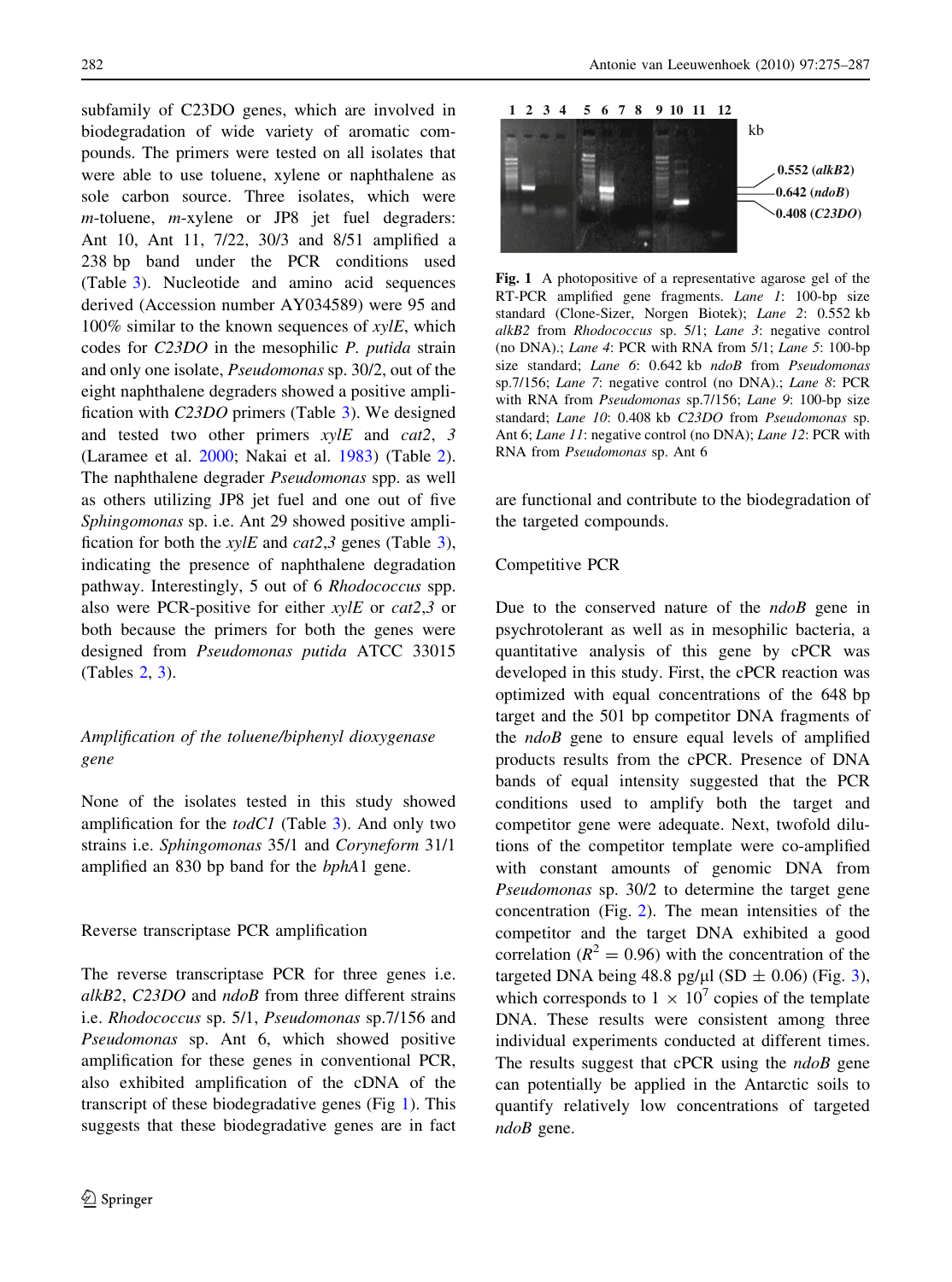<span id="page-8-0"></span>

Fig. 2 A photonegative of a representative agarose gel showing the PCR amplified *cndoB* and *ndoB* gene fragments from Pseudomonas sp. 30/2. Lane 1: 100-bp size standard (Clone-Sizer, Norgen Biotek); Lane 2: 452 pg cndoB; Lane 3: 226 pg cndoB; Lane 4: 113 pg cndoB; Lane 5: 56.5 pg cndoB; Lane 6: 45.2 pg cndoB; Lane 7: 28.2 pg cndoB; Lane 8: 14.52 pg cndoB; Lane 9: ndoB (positive control); Lane 10: cnodB; Lane 11: negative control (no DNA). The amount of target DNA used for cPCR was the same in all the reactions



Fig. 3 Standard curve to calculate the gene copy number of the target  $n \cdot d \cdot \partial B$  gene using competitive PCR. The points plotted correspond to the concentrations of cndoB listed in lanes 4, 5, 6, 7 and 8 of Fig. [1](#page-7-0). Regression analysis performed on the results exhibited an  $R^2 = 0.96$ . The experiment was repeated three times with consistent results

### **Discussion**

Oil-spills in pristine Antarctic continent are a threat to the indigenous flora and fauna. In order to implement bioremediation using indigenous hydrocarbon-degrading microorganisms, it is necessary to understand the physiology, community structure as well as the genetics behind the catabolic pathways. In this study we have used conventional PCR to identify the occurrence and distribution and expression of the biodegradative genes in microorganisms isolated from Antarctic oil-contaminated soils. With regard to naphthalene degradation, ndoB has been found to be highly conserved in Pseudomonas B17, B18 and other psychrotolerant and mesophilic bacteria (Whyte et al. [1996,](#page-12-0) [1997\)](#page-12-0). It has been reported that, although the biodegradative pseudomonads are not the only species that degrade naphthalene in soil, they are prevalent in oil contaminated environments (Aislabie et al. [2000](#page-10-0); Eriksson et al. [2003;](#page-11-0) Whyte et al. [2002a](#page-12-0)). Similarly in our study, *Pseudomonas* spp. with  $ndoB$ was commonly isolated from hydrocarbon-contaminated Antarctic soils. Psychrotolerant bacteria with  $ndoB$  gene sequence homology to that in mesophiles have been documented (Whyte et al. [1996](#page-12-0)). Our results also suggest that there is a considerable similarity in the catabolic pathway involved in naphthalene degradation between mesophilic and psychrotolerant bacteria.

The conserved nature of  $ndoB$  in all these isolates proved helpful in the design and application of the cPCR method. The assay conditions tested in this study can potentially be used as the first step for the enumeration of the *ndoB* gene-copy number in oilcontaminated Antarctic soils. Quantification of the ndoB from total genomic DNA extracted from contaminated soils could provide an assessment of the population dynamics of culturable as well as nonculturable naphthalene degrading microorganisms. cPCR has been widely used in the medical diagnostics but has also found its application in environmental biotechnology. The use of cPCR with 16s rRNA gene or the biodegradative genes such as ammonia monooxygenase (amoA), atrazine (atzC), cadmium (cadA) as targets have been used in quantification of non-culturable bacteria as well as to assess population density in both pristine and contaminated soil environments (Ka et al. [2001;](#page-11-0) Kurkela et al. [1988](#page-11-0); Martin-Laurent et al. [2003;](#page-11-0) Oger et al. [2001](#page-11-0)). Mesarch et al. ([2000\)](#page-11-0) has demonstrated the usefulness of the cPCR for C23DO gene present in contaminated soil samples. Therefore, the development of the cPCR would help in situ analysis of the distribution and quantitation of naphthalene and C23DO degrading microorganisms in pristine oilcontaminated soils in Antarctica. Due to the diverse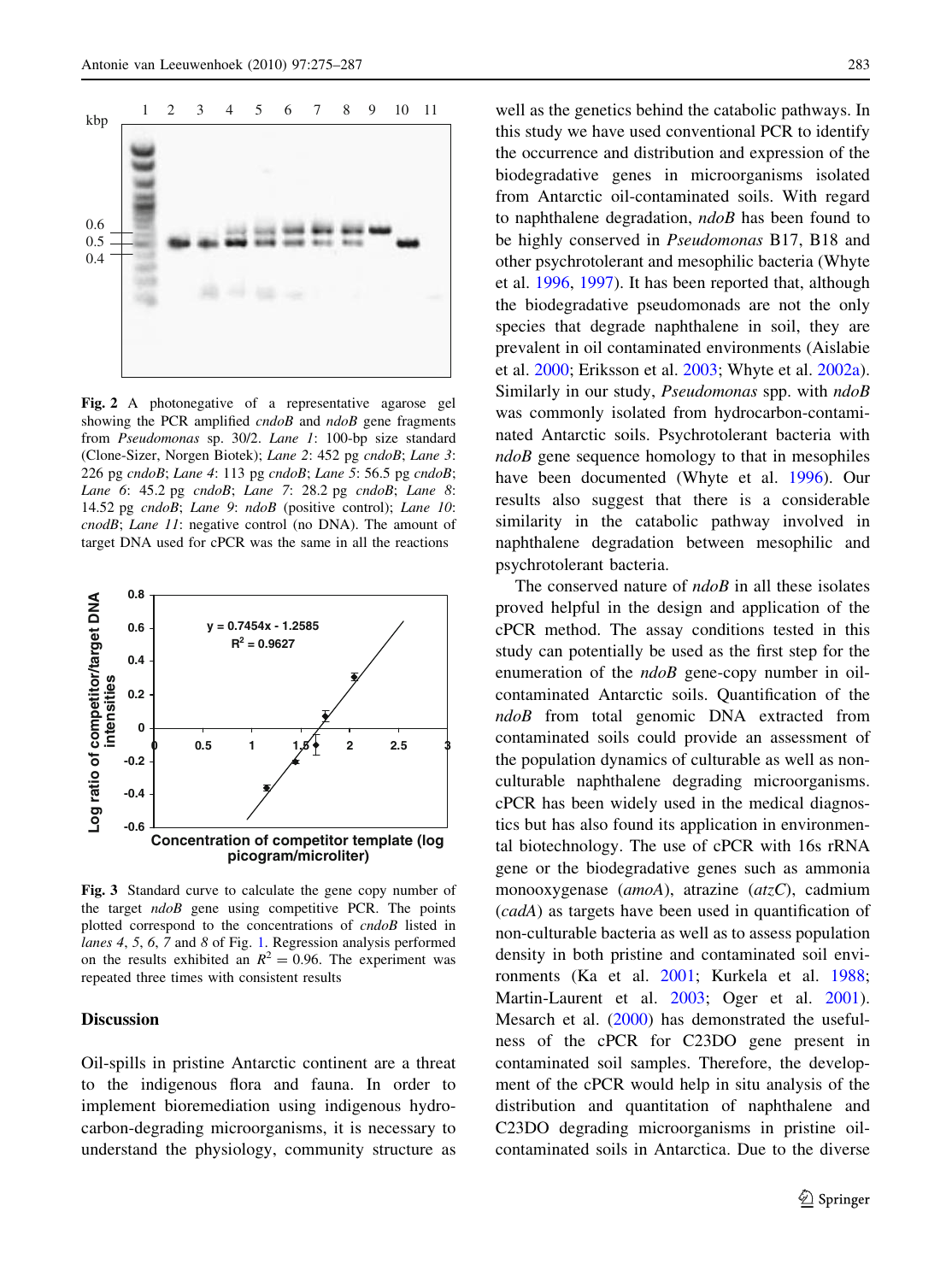nucleotide sequences of *alkB*, selection of a single set of primer to establish a comprehensive detection of this gene in total microbial biomass by using cPCR was not possible. However, the cPCR protocol targeting alkane degradation genes present in Rhodococcus spp. can be applied in polar soils (Whyte et al. [2002a\)](#page-12-0).

Catechol 2,3-dioxygenase was chosen as a target for PCR amplification because of its broad-specificity for a number of hydrocarbons like benzene, xylene, toluene and naphthalene, which are present in Jet fuel. The amino acid residues deduced from the 238 bp conserved region of the C23DO gene exhibited 100% sequence identity to that found in mesophilic bacteria suggesting that most likely they have similar degradative pathways. However, a number of bacterial isolates listed in Table [3](#page-6-0) were PCR negative for this gene. But, the PCR amplification using the  $xylEb-F$  and  $xylEB-R$ ; and  $cat2$ , 3 1a-F and  $cat2$ , 3a-R, targeting different segments of C23DO gene successfully amplified in most of the bacteria. In addition, 4 out of 5 Sphingomonas spp. did not amplify for any of the three primer sets. The results suggest the presence of a different pathway for the degradation of catechol, such as the ortho-cleavage dioxygenase or a different gene altogether is present in these isolates. Alternatively, there is need for designing of new primers from genes specific for the Sphingomonas isolates. Therefore, the presence of the *ndoB* gene but absence of the C23DO gene in the same organism may suggests that the psychrotolerant bacteria possess a modified or an alternative naphthalene degradation pathway.

The *alkB* gene has been reported to have diverse sequences in different genera, especially among Gram-negative and Gram-positive isolates (Smits et al.  $1999$ ). The *alkB* sequence is also thought to be dependent on the chain-length of the alkane and/or types of pathways utilized by the alkane-degrading bacterium (Heider et al. [1999](#page-11-0); Rehm and Reiff [1981](#page-11-0); Vomberg and Klinner [2000](#page-12-0)). Therefore, not all microorganisms in our study isolated from JP5 Jet fuel contaminated soils exhibited amplification of the alkB gene using a single set of primers. However, the majority of the rhodococcal isolates exhibited positive amplification for alkB2. This could be due to the bacteria being isolated from Antarctic soils typically contaminated with  $C_8-C_{20}$  *n*-alkanes that include  $C_{10}-C_{16}$  *n*-alkanes, which is the proposed substrate range for alkB2 (Bej et al. [2000](#page-10-0); Chandler and Brockman [1996;](#page-11-0) van Beilen and Funhoff [2007](#page-12-0)). This in contrast to the study by Whyte et al. ([2002a\)](#page-12-0) in which the alkB1 was predominantly identified in rhodococcal population in diesel fuels contaminated soils in Antarctic and Arctic environments. Thus, it is apparent that the distribution of different  $alkB$  genes in rhodococcal population correlates with the types of alkanes present in the soil.

Among other Gram negative isolates, 13 out of 16 Pseudomonas spp. and 3 out of 5 Sphingomonas spp. were PCR-negative for alkB1, alkB2 and alkB194 which were designed from a Gram positive strain Rhodococcus sp. Q15 (Table [3\)](#page-6-0) suggesting that these primers sets are more successful in amplifying alkB sequences of *Rhodococcus* spp. (Whyte et al. [2002a](#page-12-0)). This is probably due to the presence of a gene with low homology to known *alkB* sequences or a novel gene altogether. In fact, genes with low homology to known alkB have been detected in several microorganisms that were isolated from alkane-contaminated soils (Smits et al. [2002](#page-12-0); van Beilen et al. [2002\)](#page-12-0). The functionality of a few of these genes has been investigated to prove that they play a role in alkane degradation, but still others remain ambiguous (Smits et al. [2002](#page-12-0)). Another reason we were unable to detect short-chain alkane degrading microorganisms from Antarctic soils could be due to decreased volatilization of the short chain alkanes  $(*C*<sub>10</sub>)$  at cold temperatures. This results in increased solubility of alkanes in the aqueous phase, which becomes toxic to the microorganisms (Whyte et al. [1999b\)](#page-12-0). Thus, further investigation is necessary to understand if the alkane degrading genes in psychrotolerant bacteria evolved independent of alkB gene found in mesophiles. Recently, Kuhn et al. ([2009\)](#page-11-0) described the predominant presence of a novel alkM gene in the sediments of a pristine site near contaminated sediments in the Admiralty Bay, King George Island, Peninsula Antarctica. However, this novel alkM gene was described only in Acinetobacter sp. In our study, none of the contaminated soil samples exhibited the presence of Acinetobacter sp. therefore the test for this gene was irrelevant. In another study by Lo Giudice et al. ([2009\)](#page-11-0), 253 biodegradative indigenous bacterial isolates from the diesel fuel-enriched marine surface water from the Victoria Land coast of Antarctica showed the presence of Rhodococcus, Sphingomonas, Pseudomonas and Corynebacterium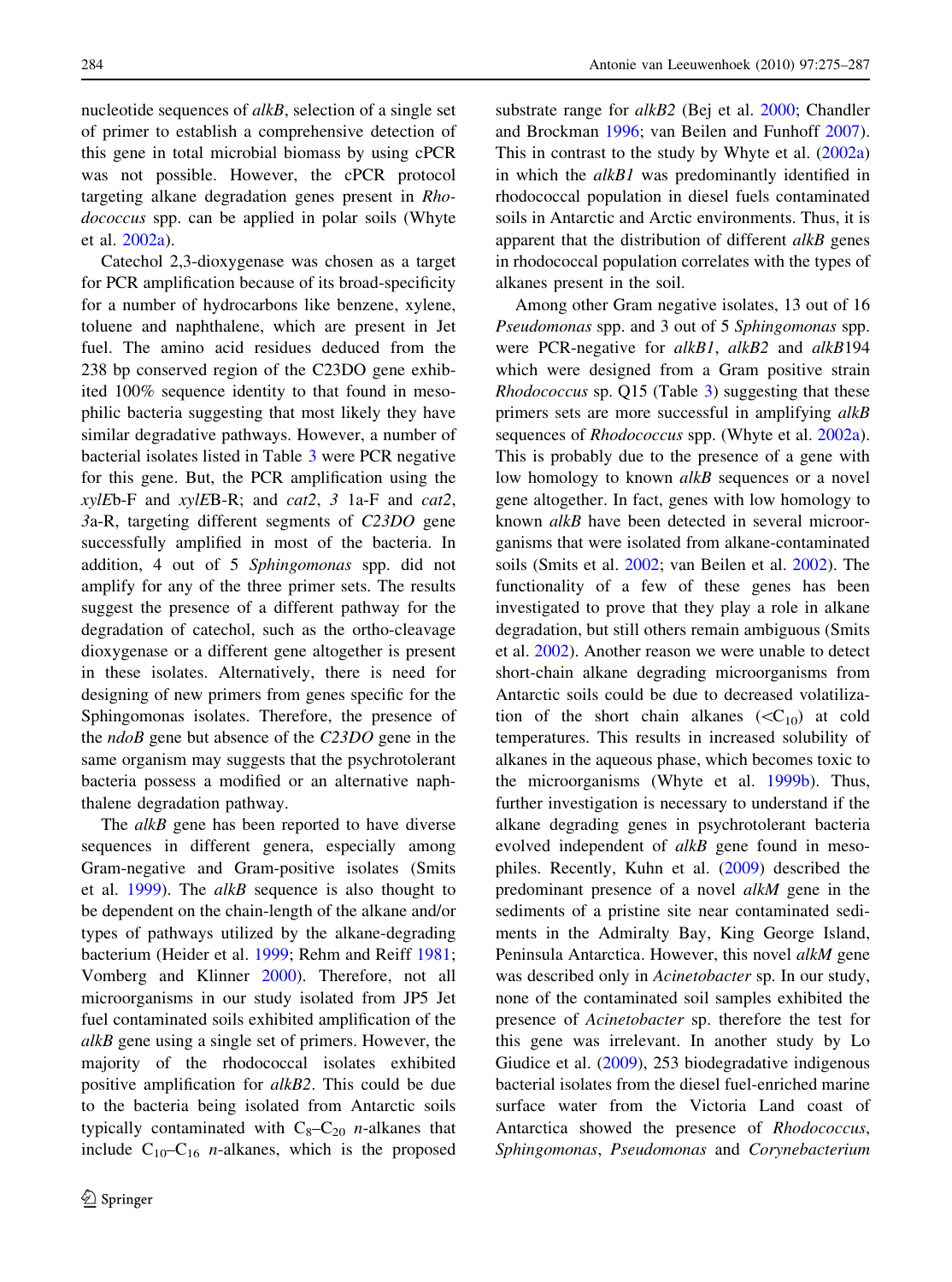<span id="page-10-0"></span>similar to the isolates in our study from Antarctic Dry Valleys soils. This suggests that they are found in both continental spill sites and coastal waters of the Antarctic continent (Atlas 1981; Lo Giudice et al. [2009;](#page-11-0) Michaud et al. [2004a,](#page-11-0) [b\)](#page-11-0).

Almost all isolates did not show positive amplification for the todC1 and bphA1 gene. The todC1 gene, located on the chromosome of P. putida F1, encodes for the  $\alpha$ -subunit of terminal dioxygenase, one of the three components of toluene dioxygenase, the first enzyme involved in the toluene degradation pathway (Baraniecki et al. 2002). The *xylE* and *cat*2, 3 genes, located on the TOL plasmid of P.putida ATCC 33015, encode for catechol 2,3 dioxygenase, a key enzyme involved in the lower degradation pathway of aromatic compounds, such as toluene and xylene (Laramee et al. [2000;](#page-11-0) Nakai et al. [1983](#page-11-0)). Though these organisms did not show amplification for the first gene of the pathway i.e. todC1 but presence of the enzyme C23DO from the lower degradation pathway of toluene or xylene suggests the occurrence of this pathway in these organisms. The bphA gene, located on the chromosome of the polychlorinated biphenyl-degrading strain P. pseudoalcaligenes KF707, encodes for biphenyl dioxygenase, a multi-component enzyme responsible for the catalysis of the initial oxidation of biphenyl and chlorobiphenyls (Furukawa and Arimura [1987](#page-11-0)). Appropriate primers targeting the specific genes for the complete pathway are yet to be determined. In our study, we also tested the functionality of three genes i.e. alkB, ndoB and C23DO by RT-PCR. Positive amplification of the cDNA from the transcripts of these genes suggests that in fact these genes are transcriptionally active thereby the microbial isolates bearing these genes are capable of biodegradation of the targeted PAH compounds.

It is apparent from studies by our laboratory as well as others that degradation of hydrocarbon compounds can be achieved by microorganisms that have been isolated from hydrocarbon-contaminated Antarctic soils. In this study, we further confirmed the presence, nature and functionality of the degradative genetic elements. Therefore, bioremediation of the Jet fuel contaminated Antarctic soils may be possible because of these hydrocarbon-degrading pathways present in the indigenous microbial populations. Moreover, the growth, survival and adaptation of some of these biodegradative psychrotolerant

microorganisms have already been elucidated (Bej et al. 2000; Aislabie et al. 2000; Panicker et al. [2001](#page-11-0); Whyte et al. [1999b\)](#page-12-0). Thus, as our understanding of the workings of the indigenous psychrotolerant bacteria increases, we can harness the biodegradative capabilities of the hardy indigenous microbial populations to degrade a wide range of pollutants.

Acknowledgments This work was supported in part by funding from the Foundation of Research, Science and Technology, New Zealand (C09X0018) and the Faculty Development Award to A. Bej, University of Alabama at Birmingham, Alabama, USA. Logistic support was provided by Antarctic New Zealand.

Conflict of interest The authors declare that they have no conflict of interest.

#### References

- Aislabie J, McLeod M, Fraser R (1998) Potential for biodegradation of hydrocarbons in soil from the Ross dependency, Antarctica. Appl Microbiol Biotechnol 49:210–214
- Aislabie J, Balks M, Astori N, Stevenson G, Symons R (1999) Polycyclic aromatic hydrocarbons in fuel-oil contaminated soils, Antarctica. Chemosphere 39:2201–2207
- Aislabie J, Foght J, Saul DJ (2000) Aromatic-hydrocarbon degrading bacteria isolated from soil near Scott Base, Antarctica. Polar Biol 23:183–188
- Aislabie JM, Balks MR, Foght JM, Waterhouse EJ (2004) Hydrocarbon spills on Antarctic soils: effects and management. Environ Sci Technol 38:1265–1274
- Aislabie J, Saul DJ, Foght JM (2006) Bioremediation of hydrocarbon-contaminated polar soils. Extremophiles 10:171–179
- Ausubel FM, Brent R, Kingston RE, Moore DD, Smith JG, Sideman JG, Struhl K (eds) (1987) Current protocols in molecular biology. John Wiley & Sons, Inc., New York, pp 2.10–2.11
- Atlas RM (1981) Microbial degradation of petroleum hydrocarbons: an environmental perspective. Microbiol Rev 45:180–209
- Baraniecki CA, Aislabie J, Foght JM (2002) Characterization of Sphingomonas sp. Ant 17, an aromatic hydrocarbondegrading bacterium isolated from Antarctic soil. Microb Ecol 43:44–54
- Bej AK, Saul DJ, Aislabie J (2000) Cold tolerance of alkanedegrading bacteria isolated from soil near Scott Base, Antarctica. Polar Biol 23:100–105
- Campbell IB, Claridge GGC, Campbell DI, Balks MR (1998) The soil environment of the McMurdo Dry Valleys, Antarctica. In: Priscu JC (ed) Ecosystem dynamics in a polar desert. The McMurdo Dry Valleys, Antarctica, American Geophysical Union, Washington, D.C., pp 61–76
- Celi FS, Zenilman ME, Shuldiner AR (1993) A rapid and versatile method to synthesize internal standards for competitive PCR. Nucleic Acids Res 21:1047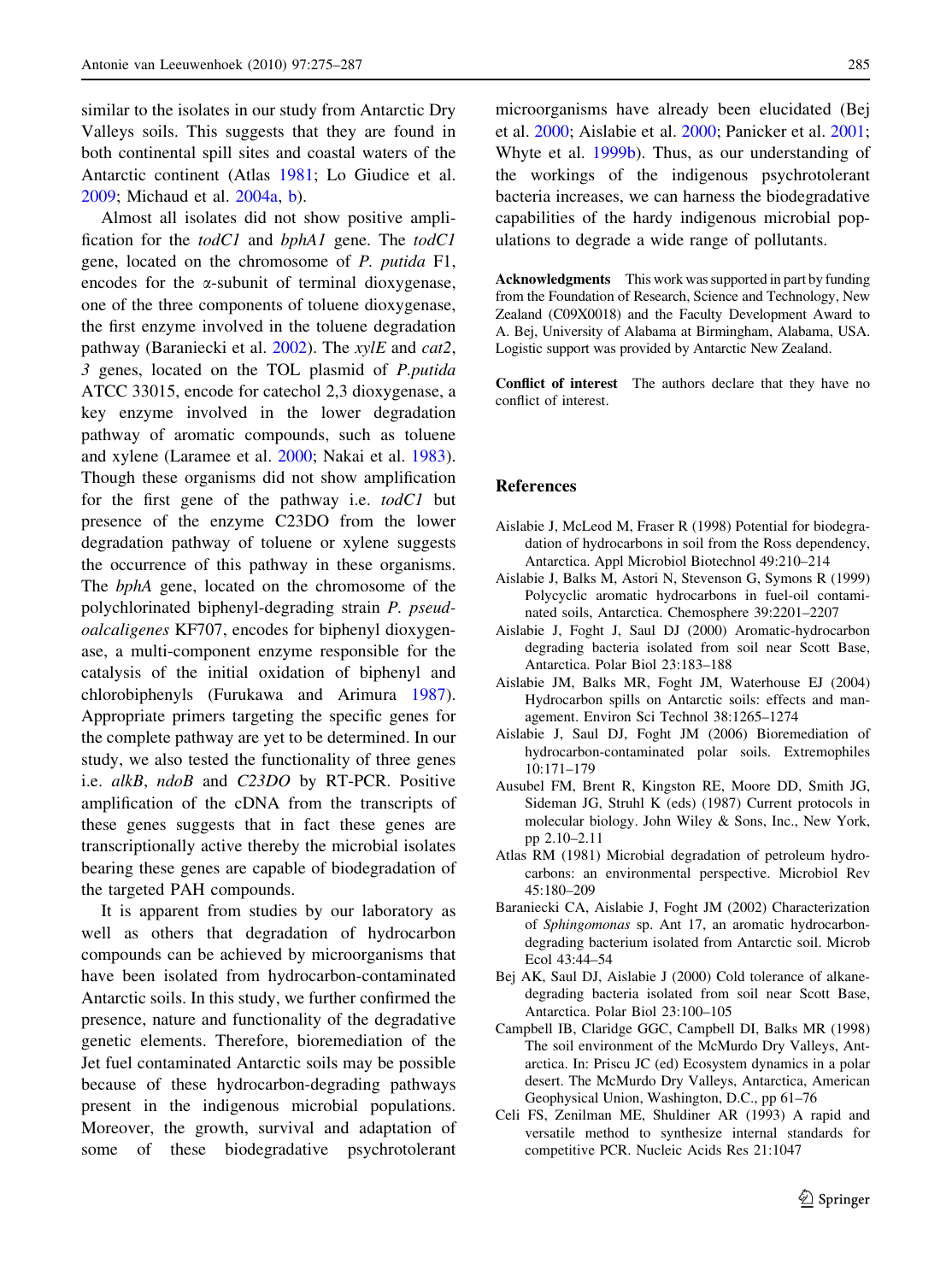- <span id="page-11-0"></span>Cerniglia CE (1984) Microbial metabolism of polycyclic aromatic hydrocarbons. Adv Appl Microbiol 30:31–71
- Chandler DP, Brockman FJ (1996) Estimating biodegradative gene numbers at a JP-5 contaminated sites using PCR. Appl Biochem Biotechnol 57–58:971–982
- Cowan DA, Tow LA (2004) Endangered Antarctic environments. Annu Rev Microbiol 58:649–690
- Dean-Ross D (1993) Fate of Jet fuel JP-4 in soil. Bull Environ Contam Toxicol 51:596–599
- Dean-Ross D, Mayfield H, Spain J (1992) Environmental fate and effects of Jet fuel JP8. Chemosphere 24:219–228
- Ebinghaus R (2008) Mercury cycling in the Arctic—does enhanced deposition flux mean net-input. Environ Chem 5:87–88
- Ellis LBM, Roe D, Wackett LP (2006) The University of Minnesota Biocatalysis/biodegradation database: the first decade. Nucleic Acids Res 34:D517–D521
- Eltis LD, Bolin JT (1996) Evolutionary relationships among extradiol dioxygenases. J Bacteriol 178:5930–5937
- Ensminger JT, McCold LN, Webb JW (1999) Environmental impact assessment under the national environmental policy act and the protocol on environmental protection to the Antarctic treaty. Environ Manage 24:13–23
- Eriksson M, Sodersten E, Yu Z, Dalhammar G, Mohn WW (2003) Degradation of polycyclic aromatic hydrocarbons at low temperature under aerobic and nitrate-reducing conditions in enrichment cultures from northern soils. Appl Environ Microbiol 69:275–284
- Ferrero M, Llobet-Brossa E, Lalucat J, García-Valdés E, Rosselló-Mora R, Bosch R (2002) Coexistence of two distinct copies of naphthalene degradation genes in Pseudomonas strains isolated from the western Mediterranean region. Appl Environ Microbiol 68:957–962
- Furukawa K, Arimura N (1987) Purification and properties of 2,3-dihydroxybiphenyl dioxygenase from polychlorinated biphenyl-degrading Pseudomonas pseudoalcaligenes and Pseudomonas aeruginosa carrying the cloned bphC gene. J Bacteriol 169:924–927
- Head IM, Jones DM, Roling WF (2006) Marine microorganisms make a meal of oil. Nat Rev Microbiol 4:173–182
- Heider J, Spormann AM, Beller HR, Widdel F (1999) Anaerobic bacterial metabolism of hydrocarbons. FEMS Microbiol Rev 22:459–473
- Herrick JB, Stuart-Keil KG, Ghiorse WC, Madsen EL (1997) Natural horizontal transfer of a naphthalene dioxygenase gene between bacteria native to a coal tar-contaminated field site. Appl Environ Microbiol 63:2330–2337
- Ka JO, Yu Z, Mohn WW (2001) Monitoring the size and metabolic activity of the bacterial community during biostimulation of fuel-contaminated soil using competitive PCR and RT-PCR. Microb Ecol 42:267–273
- Kerry E (1993) Bioremediation of experimental petroleum spills on mineral soils in the Vestfold Hills, Antarctica. Polar Biol 13:163–170
- Kok M, Oldenhuis R, van der Linden MP, Raatjes P, Kingma J, van Lelyveld PH, Witholt B (1989) The Pseudomonas oleovorans alkane hydroxylase gene. Sequence and expression. J Biol Chem 264:5435–5441
- Kuhn E, Bellicanta GV, Pellizari VH (2009) New alk genes detected in Antarctic marine sediments. Environ Microbiol 11:669–673
- Kurkela S, Lehvaslaiho H, Palva ET, Teeri TH (1988) Cloning, nucleotide sequence and characterization of genes encoding naphthalene dioxygenase of Pseudomonas putida strain NCIB9816. Gene 73:355–362
- Laramee L, Lawrence JR, Greer CW (2000) Molecular analysis and development of 16S rRNA oligonucleotide probes to characterize a diclofop-methyl-degrading biofilm consortium. Can J Microbiol 46:133–142
- Lo Giudice A , Casella P, Caruso C, Mangano S, De Domenico M, Michaud L (2009) Occurrence and characterization of psychrotolerant 1 hydrocarbon-oxidizing bacteria from surface seawater along the Victoria Land coast (Antarctica). Polar Biol (in review)
- Martin-Laurent F, Piutti S, Hallet S, Wagschal I, Philippot L, Catroux G, Soulas G (2003) Monitoring of atrazine treatment on soil bacterial, fungal and atrazine-degrading communities by quantitative competitive PCR. Pest Manag Sci 59:259–268
- Mesarch MB, Nakatsu CH, Nies L (2000) Development of catechol 2,3-dioxygenase-specific primers for monitoring bioremediation by competitive quantitative PCR. Appl Environ Microbiol 66:678–683
- Michaud L, Di Cello F, Brilli M, Fani R, Lo Giudice A, Bruni V (2004a) Biodiversity of cultivable psychrotrophic marine bacteria isolated from Terra Nova Bay (Ross Sea, Antarctica). FEMS Microbiol Lett 230:63–71
- Michaud L, Lo Giudice A, Saitta M, De Domenico M, Bruni V (2004b) The biodegradation efficiency on diesel oil by two psychrotrophic Antarctic marine bacteria during a two-month-long experiment. Mar Poll Bull 49:405–409
- Nakai C, Kagamiyama H, Nozaki M, Nakazawa T, Inouye S, Ebina Y, Nakazawa A (1983) Complete nucleotide sequence of the metapyrocatechase gene on the TOI plasmid of Pseudomonas putida mt-2. J Biol Chem 258:2923–2928
- Oger C, Berthe T, Quillet L, Barray S, Chiffoleau JF, Petit F (2001) Estimation of the abundance of the cadmium resistance gene cadA in microbial communities in polluted estuary water. Res Microbiol 152:671–678
- Panicker G, Aislabie J, Saul D, Bej AK (2001) Cold tolerance of Pseudomonas sp. 30–3 isolated from oil-contaminated soil, Antarctica. Polar Biol 25:5–11
- Phillips CJ, Paul EA, Prosser JI (2000) Quantitative analysis of ammonia oxidizing bacteria using competitive PCR. FEMS Microbiol Ecol 32:167–175
- Ratajczak A, Geidorfer W, Hillen W (1998) Alkane hydroxylase from Acinetobacter sp. strain ADP-1 is encoded by alkM and belongs to a new family of bacterial integralmembrane hydrocarbon hydroxylases. Appl Environ Microbiol 64:1175–1179
- Rehm HJ, Reiff I (1981) Mechanisms and occurrence of microbial oxidation of long-chain alkanes. Adv Biochem Eng 19:175–215
- Saul DJ, Aislabie JM, Brown CE, Harris L, Foght JM (2005) Hydrocarbon contamination changes the bacterial diversity of soil from around Scott Base, Antarctica. FEMS Microbiol Ecol 53:141–155
- Smits TH, Rothlisberger M, Witholt B, van Beilen JB (1999) Molecular screening for alkane hydroxylase genes in Gram-negative and Gram-positive strains. Environ Microbiol 1:307–317